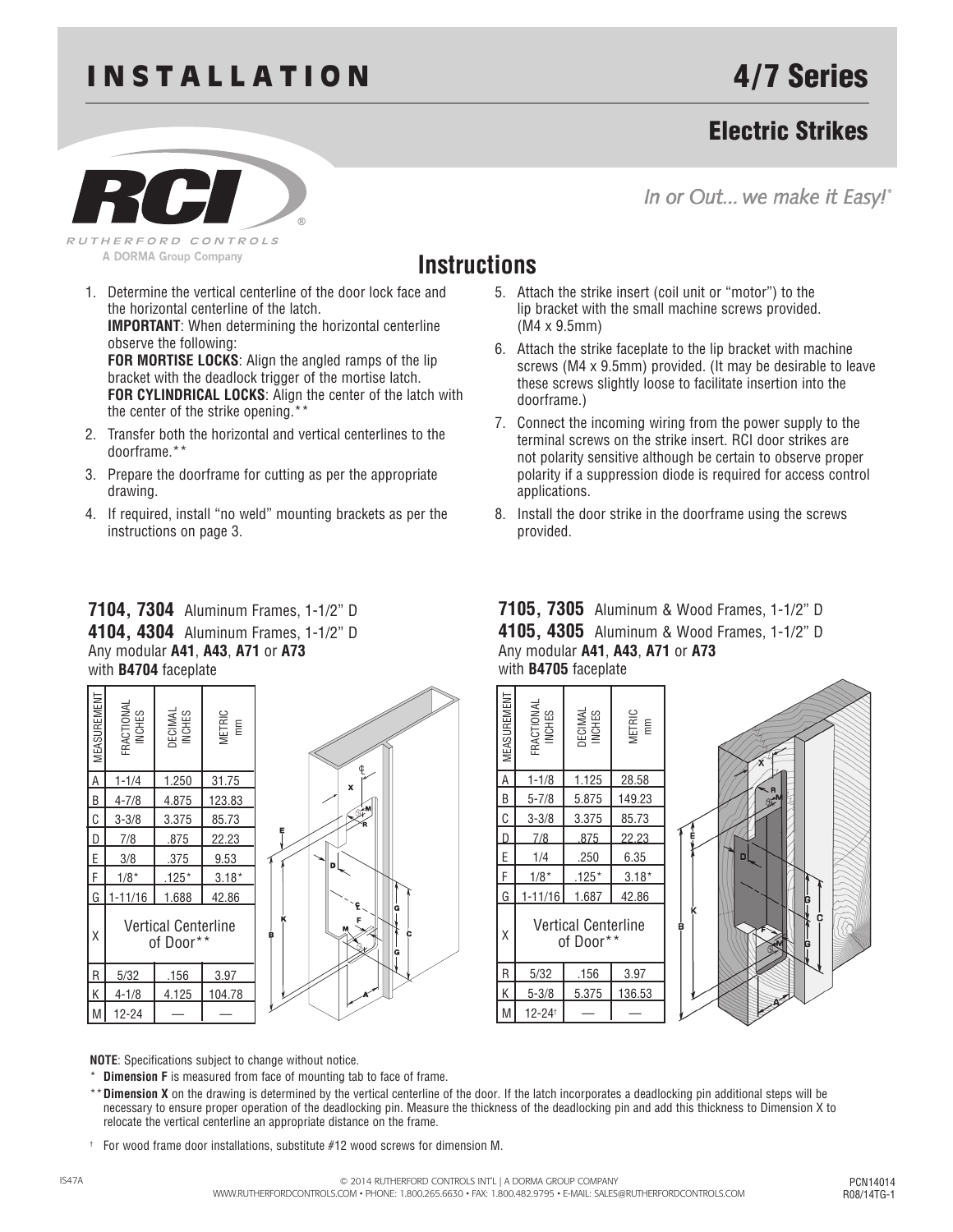**7114, 7314** Hollow Metal Frames, 1-1/2" D **4114, 4314** Hollow Metal Frames, 1-1/2" D Any modular **A41**, **A43**, **A71** or **A73** with **B4714** faceplate



**7108, 7308** Aluminum & Wood Frames, 1-1/2" D **4108, 4308** Aluminum & Wood Frames, 1-1/2" D Any modular **A41**, **A43**, **A71** or **A73** with **B4708** faceplate



**7107, 7307** Aluminum & Wood Frames, 1-1/2" D **4107, 4307** Aluminum Frames, 1-1/2" D Any modular **A41**, **A43**, **A71** or **A73** with **B4707** faceplate



**7119, 7319** Hollow Metal & Wood Frames, 1-1/2" D **4119, 4319** Hollow Metal & Wood Frames, 1-1/2" D Not available in modular program



**NOTE**: Specifications subject to change without notice.

- \* **Dimension F** is measured from face of mounting tab to face of frame.
- \*\***Dimension X** on the drawing is determined by the vertical centerline of the door. If the latch incorporates a deadlocking pin additional steps will be necessary to ensure proper operation of the deadlocking pin. Measure the thickness of the deadlocking pin and add this thickness to Dimension X to relocate the vertical centerline an appropriate distance on the frame.
- † For wood frame door installations, substitute #12 wood screws for dimension M.

**When installing an electric strike on an inactive door of a set of double doors, it can be treated the same as a frame installation in most situations. For more information contact the Technical Service Department.**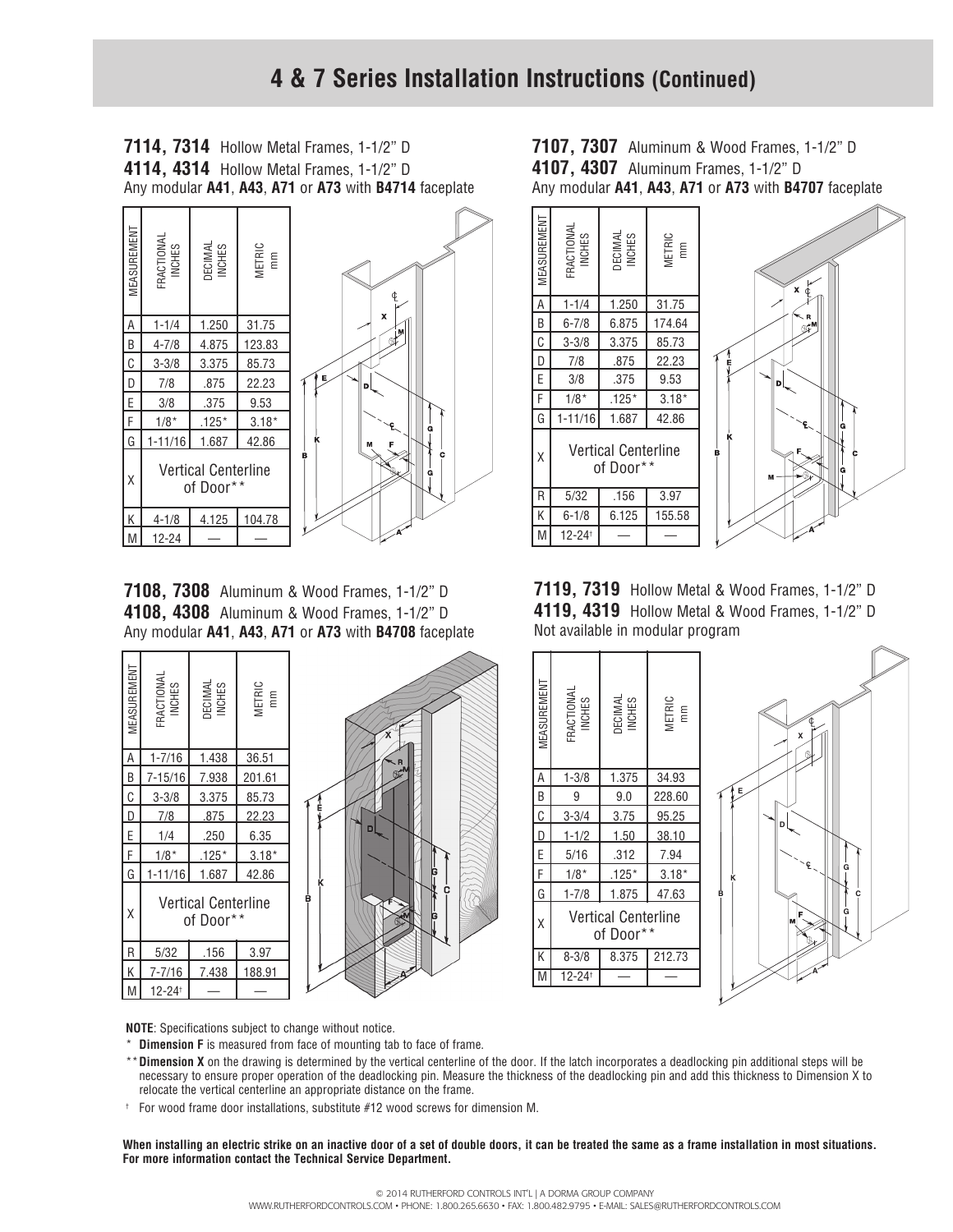### **4 & 7 Series Installation Instructions (Continued)**



### Mounting Tab Kit Instructions

**The mounting tab kit is for use with aluminum and steel frames that do not have factory installed mounting tabs for electric strike installation.**

- 1. Prepare the frame as shown in the approximate drawing. Fasten the mounting tab to the faceplate of the strike, selecting the appropriate shims for the installation.
- 2. Using the assembled strike and tabs as a template, place against the frame and mark the mounting hole locations that suit best. Remove and drill two 3/16" holes in frame for each mounting tab and countersink the frame.
- 3. Remove the tabs from the faceplate and install in the frame using the 12-24 x 3/8" machine screws supplied. Tabs are zinc plated and drilled and tapped for this purpose.
- 4. Make final electrical connections per wiring instructions and mount strike to the tabs with the 12-24 x 3/8" machine screws.



### Trim Plate Instructions

- 1. Position the Trim Plate on the frame cut-out to verify fit and coverage.
- 2. Adjust cut-out if required.
- 3. Bend the four tabs to hold the Trim Plate onto the frame.
- 4. For a tighter fit, pre-bend the two long flange tabs before sliding onto the frame where space allows.
- 5. Secure the strike to the frame as per strike installation instructions.